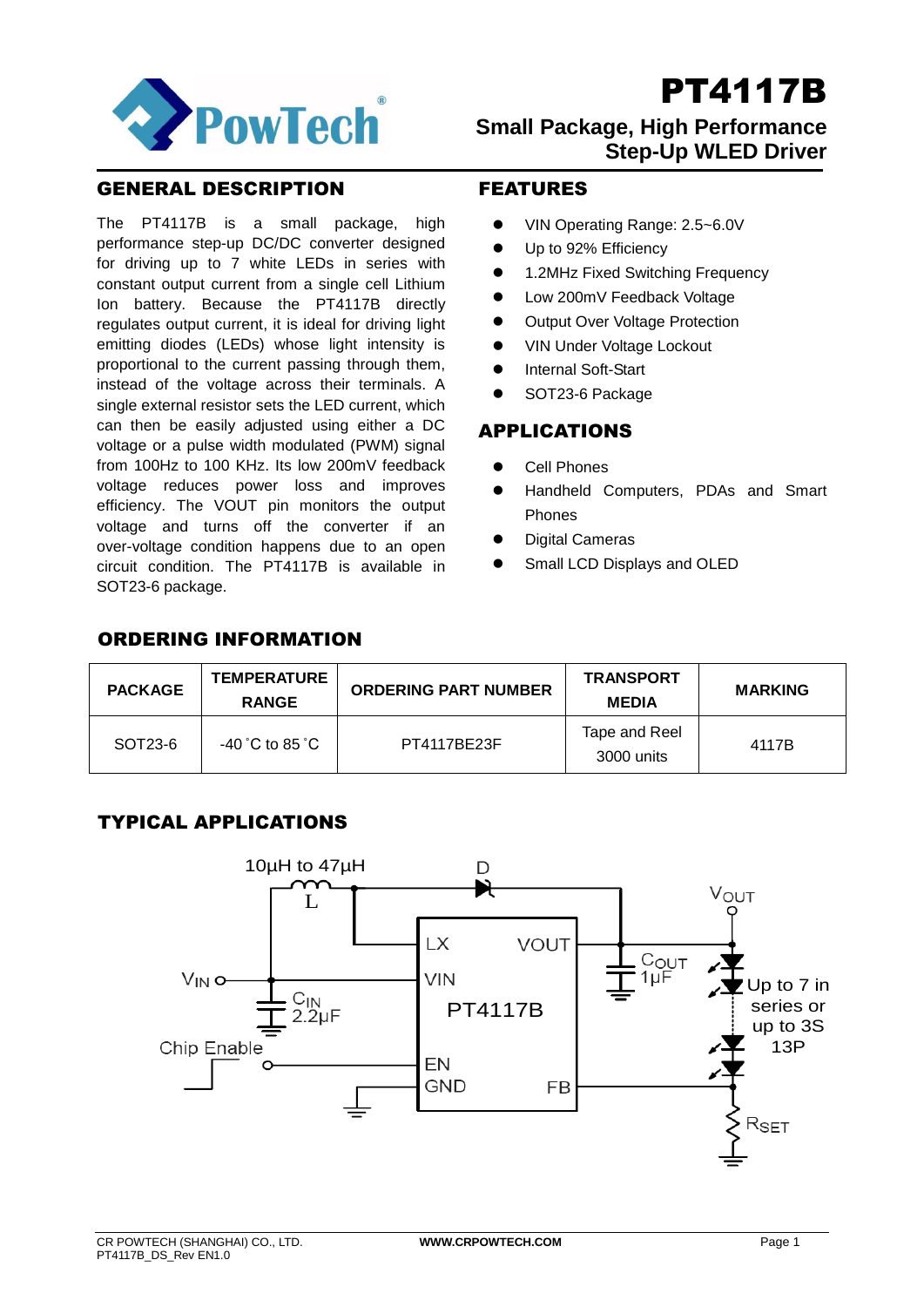

## PT4117B **Small Package, High Performance Step-Up WLED Driver**

## PIN ASSIGNMENT



## PIN DESCRIPTION

| <b>SOT23-6</b><br>Pin No. | <b>PIN</b><br><b>NAMES</b> | <b>DESCRIPTION</b>                                                                                                                                                 |
|---------------------------|----------------------------|--------------------------------------------------------------------------------------------------------------------------------------------------------------------|
|                           | LX.                        | Power Switch Output. Connect the inductor and the blocking Schottky diode to<br>LX.                                                                                |
| 2                         | <b>GND</b>                 | Ground                                                                                                                                                             |
| 3                         | FB.                        | Feedback input pin. The reference voltage at this pin is 200mV. Connect the<br>cathode of the lowest LED to FB and a current sense resistor between FB and<br>GND. |
| 4                         | EN                         | Enable pin. A high input at EN enables the device and a low input disables the<br>devices. When not used, connect EN to the input source for automatic startup.    |
| 5                         | <b>VOUT</b>                | Over Voltage Input. OV measures the output voltage for open circuit protection.<br>Connect OV to the output at the top of the LED string.                          |
| 6                         | <b>VIN</b>                 | Input Supply Pin. Must be locally bypassed.                                                                                                                        |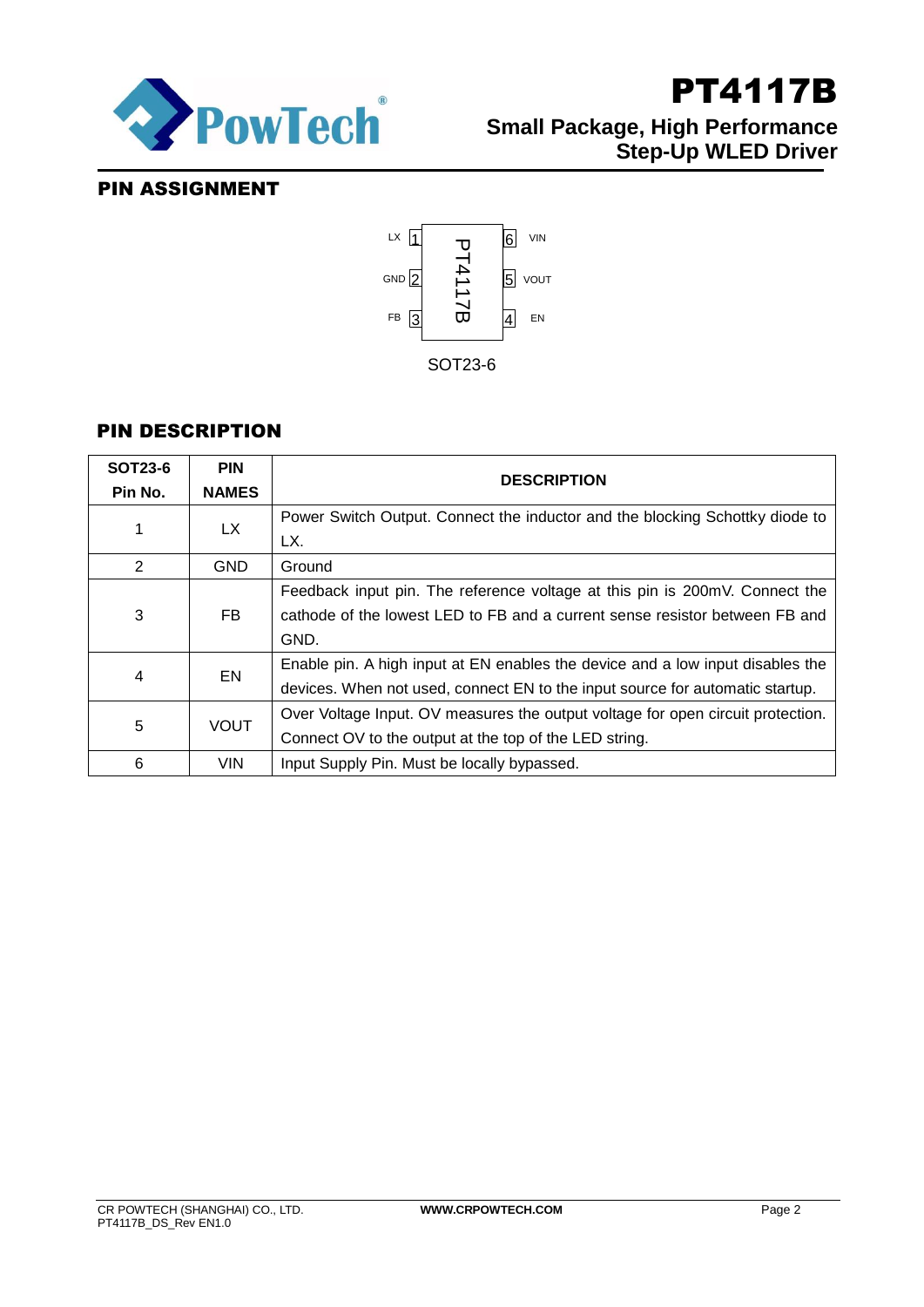

## ABSOLUTE MAXIMUM RATINGS (Note 1,2)

| <b>SYMBOL</b>   | <b>ITEMS</b>                       | <b>VALUE</b>              | <b>UNIT</b>     |  |
|-----------------|------------------------------------|---------------------------|-----------------|--|
| V <sub>IN</sub> | Input Voltage                      | $-0.3 \sim 7$             | V               |  |
| $V_{LX}$        | Voltage at LX Pin                  | $-0.5 - 45$               | V               |  |
| V <sub>IO</sub> | All Other I/O Pins                 | GND-0.3 to                | V               |  |
|                 |                                    | $VDD+0.3$                 |                 |  |
| $P_{DMAX}$      | Power Dissipation (Note 2)         | <b>Internally Limited</b> | W               |  |
| $P_{TR1}$       | Thermal Resistance, SOT-23-6, OJA  | 220                       | °C /W           |  |
| Tstg            | Storage Temperature                | $-55$ to 150              | $\rm ^{\circ}C$ |  |
| Tsolder         | Package Lead Soldering Temperature | 260°C, 10s                |                 |  |

## RECOMMENDED OPERATING RANGE

| <b>SYMBOL</b> | <b>ITEMS</b>                 | <b>VALUE</b>          | UNIT   |
|---------------|------------------------------|-----------------------|--------|
| VIN           | VIN Supply Voltage           | $3.0 \text{ to } 6.0$ |        |
| VOUT          | Output Voltage               | $V_{IN}$ to 20        |        |
| TOPT          | <b>Operating Temperature</b> | $-40$ to $+85$        | $\sim$ |

**Note 1:** Absolute Maximum Ratings indicate limits beyond which damage to the device may occur. Recommended Operating Range indicates conditions for which the device is functional, but do not guarantee specific performance limits. Electrical Characteristics state DC and AC electrical specifications under particular test conditions which guarantee specific performance limits. This assumes that the device is within the Operating Range. Specifications are not guaranteed for parameters where no limit is given, however, the typical value is a good indication of device performance.

**Note 2:** The maximum power dissipation must be derated at elevated temperatures and is dictated by T<sub>JMAX</sub>,  $θ_{JA}$ , and the ambient temperature T<sub>A</sub>. The maximum allowable power dissipation is  $P_{DMAX} = (T_{JMAX} - T_{JMAX})$  $T_A$ )/  $\theta_{JA}$  or the number given in Absolute Maximum Ratings, whichever is lower.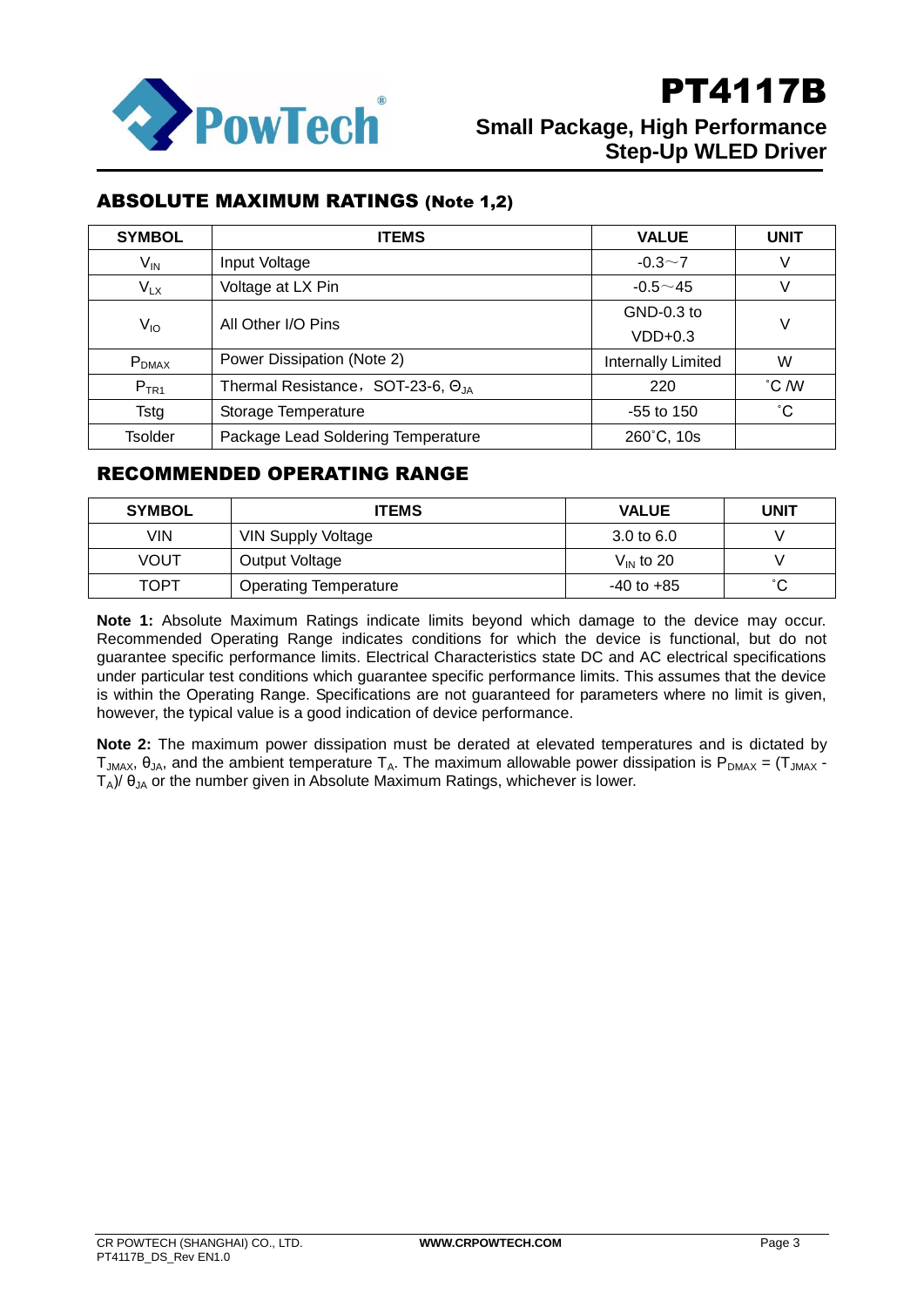

## ELECTRICAL CHARACTERISTICS (Note 3,4)

The following specifications apply for  $V_{IN} = V_{EN} = 3.6V$ ,  $C_{IN} = 2.2\mu F$ ,  $C_{OUT} = 1.0\mu F$ ,  $I_{OUT} = 20mA$ , L=10 $\mu H$ ,  $T_A = 25^\circ C$ , unless specified otherwise.

| <b>Parameter</b>             | Symbol            | <b>Test Condition</b>  | <b>Min</b> | <b>Typ</b>   | <b>Max</b> | Unit         |
|------------------------------|-------------------|------------------------|------------|--------------|------------|--------------|
| Input Voltage                | $V_{IN}$          |                        | 2.5        |              | 6.0        | $\vee$       |
| Under Voltage Lock Out       | VUVLO             | V <sub>IN</sub> Rising |            | 2.20         | 2.45       | $\vee$       |
| <b>UVLO Hysteresis</b>       |                   |                        |            | 0.1          |            | $\vee$       |
| Quiescent Current            | $I_{\Omega}$      | FB=0.15V, No Switching |            | 250          | 500        | μA           |
| <b>Supply Current</b>        | $I_{IN}$          | FB=0 V, Switching      |            | $\mathbf 1$  | 2          | mA           |
| <b>Shut Down Current</b>     | <b>I</b> SHDN     | $V_{EN}<0.4V$          |            | 0.1          | 1          | μA           |
| Line Regulation              |                   | $V_{IN} = 2.5$ to 6.0V |            | $\mathbf{1}$ |            | %            |
| Load Regulation              |                   | Load=1mA to 20mA       |            | $\mathbf{1}$ |            | $\%$         |
| <b>Operation Frequency</b>   | F <sub>S</sub>    |                        | 1.00       | 1.20         | 1.40       | <b>MHz</b>   |
| Maximum Duty Cycle           |                   |                        | 90         | 95           |            | %            |
| <b>Dimming Clock Rate</b>    |                   |                        | 0.1        |              | 200        | <b>KHz</b>   |
| Feedback Reference Voltage   | <b>VREF</b>       | Nominal                | 185        | 200          | 215        | mV           |
| On Resistance                | $R_{DS(ON)}$      |                        |            | 0.4          | 0.7        | Ω            |
|                              | V <sub>IH</sub>   |                        | 1.40       |              |            | $\vee$       |
| <b>EN Threshold Voltage</b>  | $V_{IL}$          |                        |            |              | 0.4        | $\vee$       |
| <b>EN Hysteresis Voltage</b> | $V_{IH} - V_{IL}$ |                        |            | 0.1          |            | $\vee$       |
| <b>EN Sink Current</b>       | $I_{EN}$          |                        |            | $\mathbf 1$  |            | μA           |
| Over-Voltage Threshold       | V <sub>OVP</sub>  | Nominal                |            | 22           |            | $\vee$       |
| Over-Current Threshold       | $I_{OCP}$         | $V_{IN} = 5V$          | 1.2        | 1.5          |            | A            |
| <b>Thermal Shut-Down</b>     | $T_{SD}$          |                        |            | 170          |            | $^{\circ}$ C |
| Thermal Shut-Down Hysteresis |                   |                        |            | 30           |            |              |
| Shut Down Delay              | $T_{\text{SHDN}}$ |                        |            | 5            |            | ms           |

**Note 3:** Typical parameters are measured at 25˚C and represent the parametric norm.

**Note 4:** Datasheet min/max specification limits are guaranteed by design, test, or statistical analysis.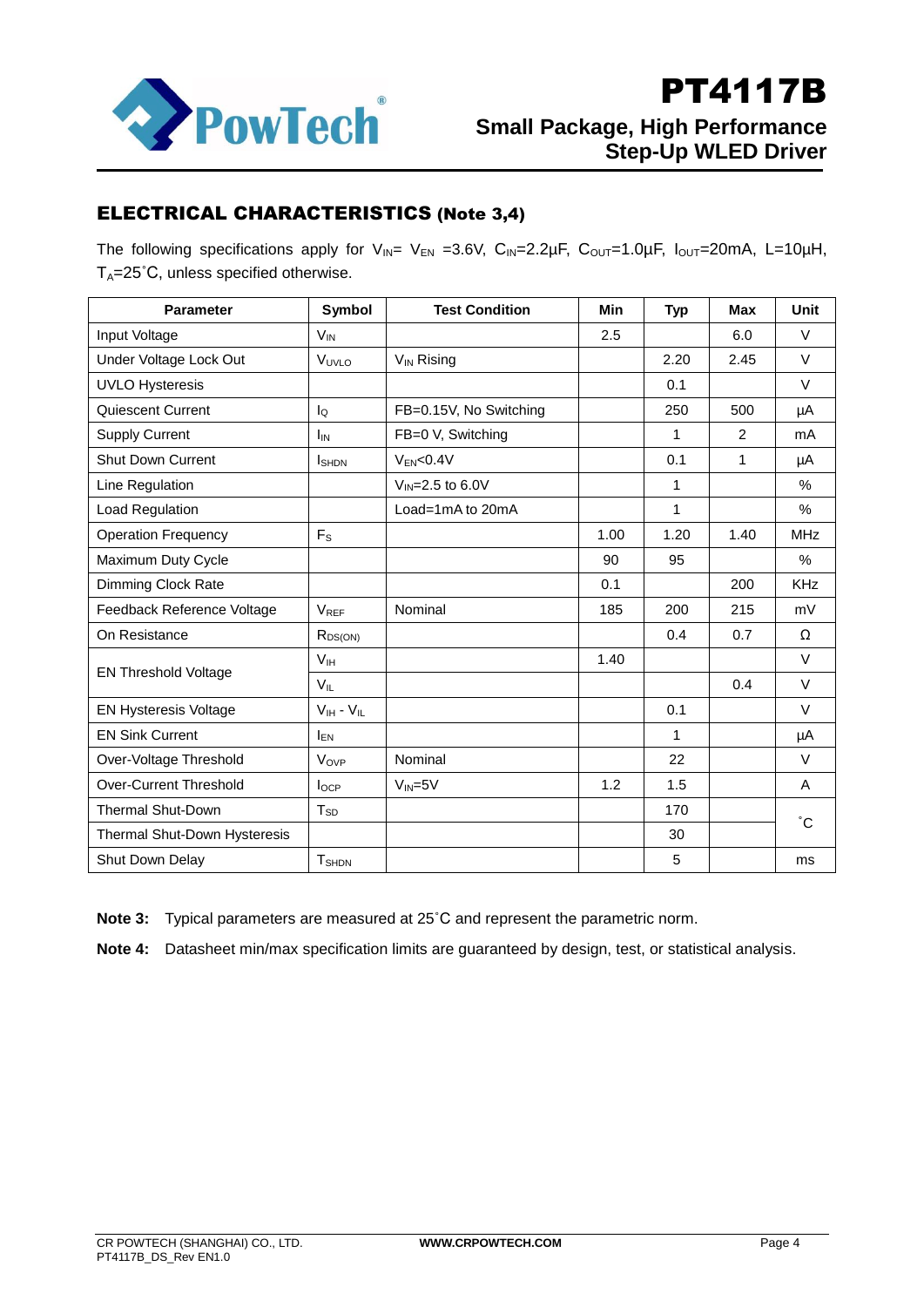

## **Small Package, High Performance Step-Up WLED Driver**

### SIMPLIFIED BLOCK DIAGRAM



**Figure 3. Simplified Block Diagram of the PT4117B**

## OPERATION DESCRIPTION

The PT4117B uses a constant frequency, peak current mode boost regulator architecture to regulate the series string of white LED. The operation of the PT4117B can be understood by referring to the block diagram. At the start of each oscillator cycle the power MOSFET is turned on through the control circuitry. To prevent sub-harmonic oscillations at duty cycles greater than 50 percent, a stabilizing ramp is added to the output of the current sense amplifier and the result is fed into the positive input of the PWM

comparator. When this voltage equals the output voltage of the error amplifier, the power MOSFET is turned off. The voltage at the output of the error amplifier is an amplified version of the difference between the 200mV reference voltage and the feedback voltage. In this way the peak current level keeps the output in regulation. If the feedback voltage starts to drop, the output of the error amplifier increases. This results in more current flowing through the power MOSFET, thus increasing the power delivered to the output.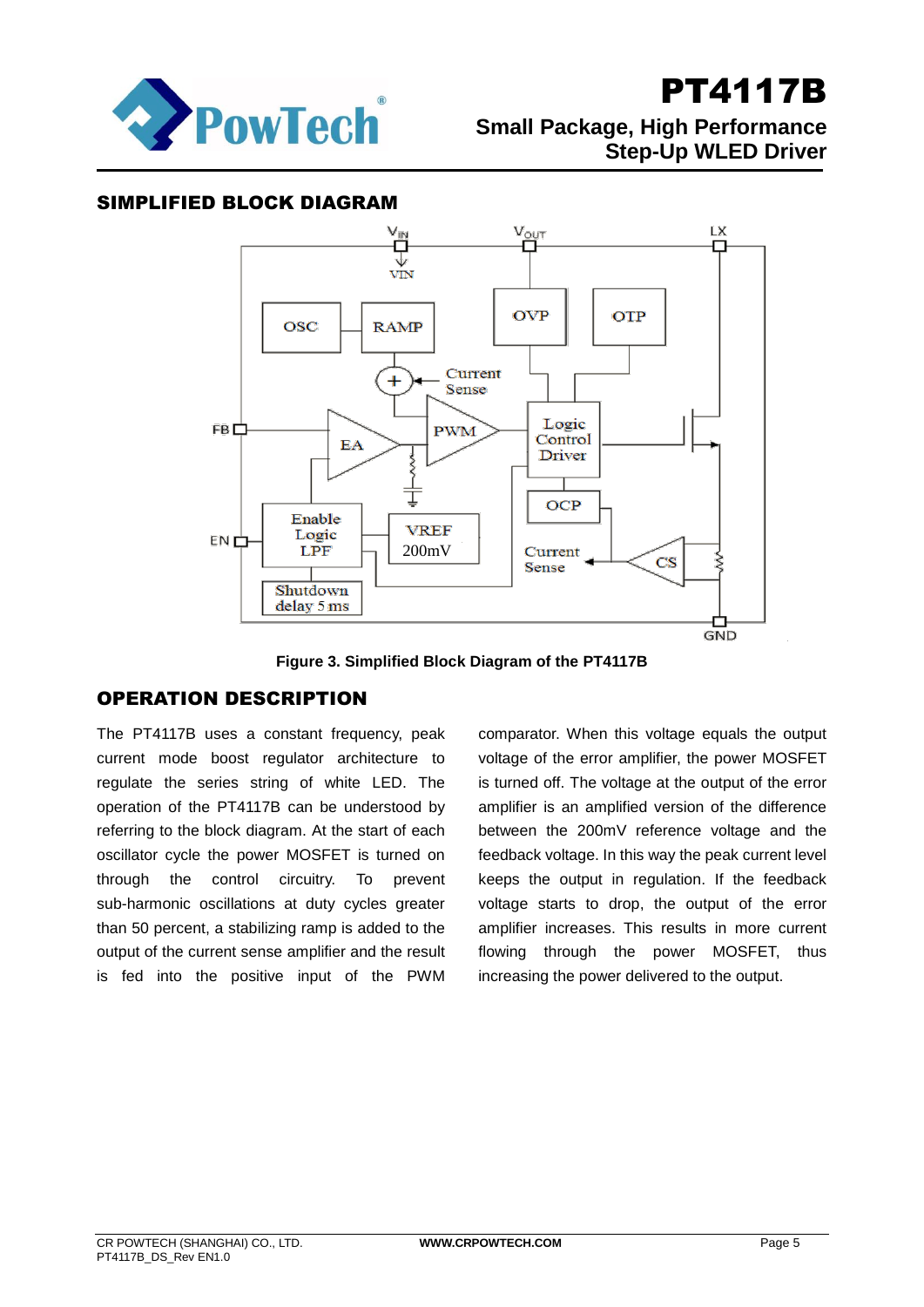

## PT4117B **Small Package, High Performance Step-Up WLED Driver**

## TYPICAL PERFORMANCE CHARACTERISTICS

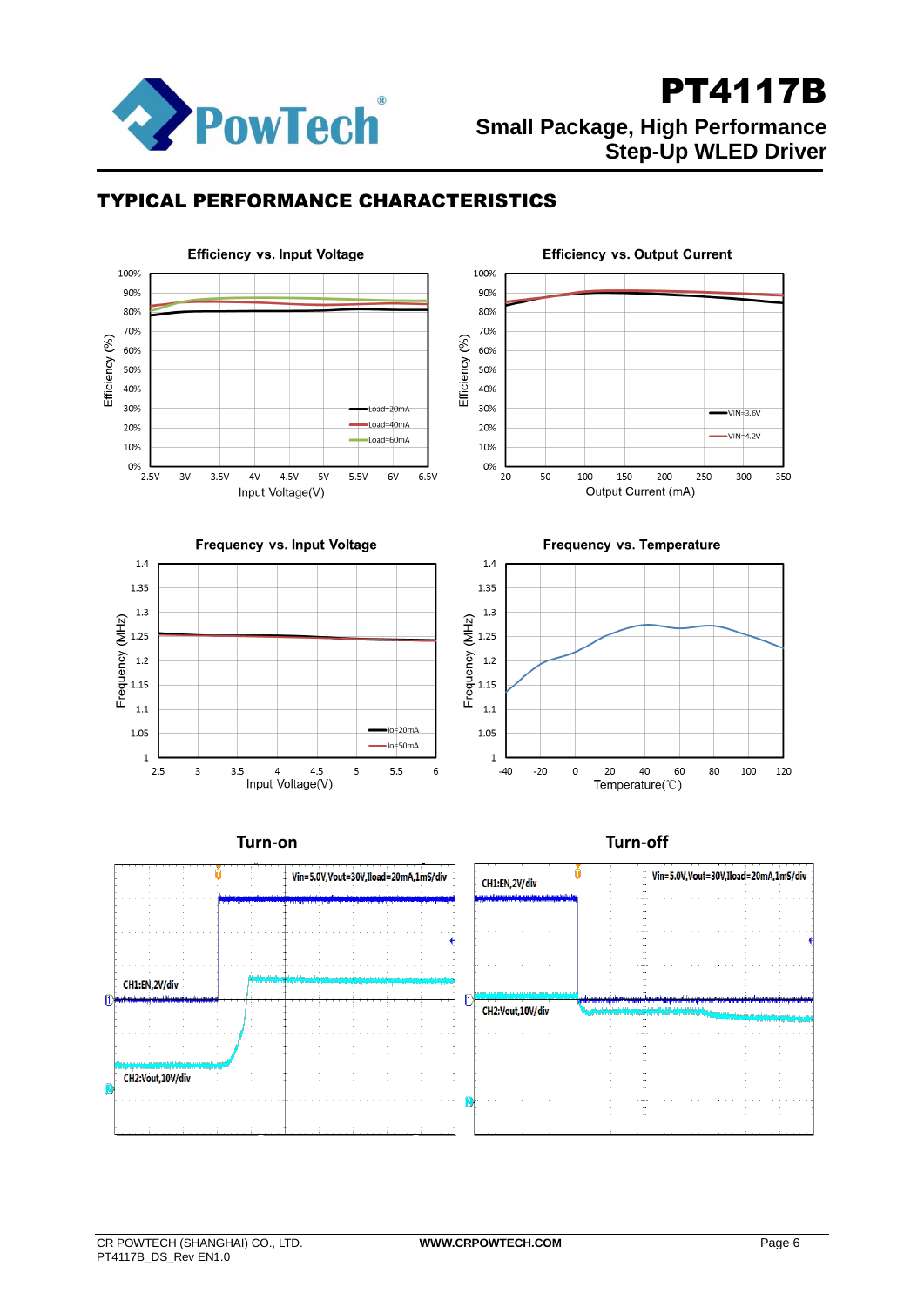

## **Small Package, High Performance Step-Up WLED Driver**

**PWM Dimming (200Hz) PWM Dimming (20kHz)**



## APPLICATION INFORMATION

### **Setting the LED current**

The LED current is controlled by the feedback resistor. The feedback reference is 200mV. The LED current is 200mV/ $R_{FB}$ . In order to have accuracy LED current, precision resistor is preferred. (1% is recommended).

### **Selecting the inductor**

Choose an inductor that does not saturate under the worst-case load transient and startup conditions. A good rule for determining the inductance is to allow the peak-to-peak ripple current to be approximately 30% to 50% of the maximum input current. Make sure that the peak inductor current is below 1.2A to prevent loss of regulation due to the current limit. For most of the applications of the PT4117B, it is recommended to use an inductor from 10μH to 47μH.

### **Selecting the Input Capacitor**

An input capacitor of 2.2μF is required to supply the AC ripple current to the inductor, while limiting noise at the input source. A low ESR capacitor is required to keep the noise at the IC to a minimum. Ceramic capacitors are preferred, but tantalum or low-ESR electrolytic capacitors may also suffice. However since it absorbs the input switching current, it requires an adequate ripple current rating. Use a capacitor with RMS current rating greater than the inductor ripple current.

The output capacitor is required to maintain the DC output voltage. Low ESR capacitors are preferred to keep the output voltage ripple to a minimum.

The characteristic of the output capacitor also affects the stability of the regulation control system. 1μF ceramic, tantalum, or low ESR electrolytic capacitors are recommended.

### **Selecting the Diode**

The output rectifier diode supplies current to the inductor when the internal MOSFET is off. To reduce losses due to diode forward voltage and recovery time, use a Schottky diode. Choose a diode whose maximum reverse voltage rating is greater than the maximum output voltage. The rated average forward current needs to be equal to or greater than the load current.

### **OVP Circuit Protection**

The over voltage protection will turn off the power MOSFET if the output voltage goes over the detecting voltage. In some cases an LED may fail, which will result in the feedback voltage always being zero. The PT4117B will then switch at its maximum duty cycle boosting the output voltage higher and higher. If the VOUT pin exceeds 22V for several periods, the power MOSFET will be turned off.

### **Dimming Control**

There are two different types of dimming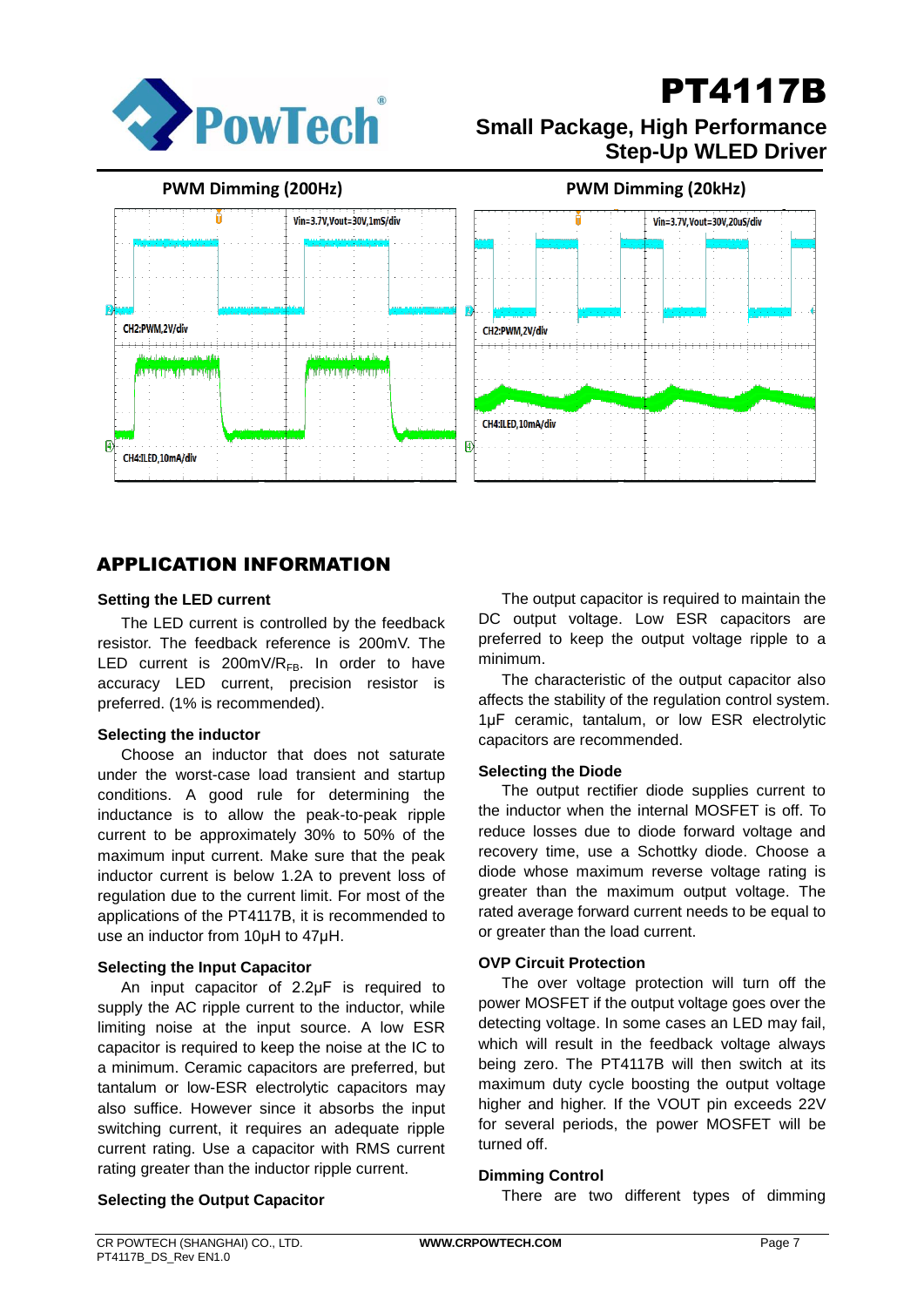

## **Small Package, High Performance Step-Up WLED Driver**

control circuits:

### **1. Using a DC Voltage**

For some applications, the preferred method of brightness control is a variable DC voltage to adjust the LED current. The dimming control using a DC voltage is shown as below. As the DC voltage increases, the voltage drop on R2 increases and the voltage drop on R1 decreases. Thus, the LED current decreases. The selection of R2 and R3 will make the current from the variable DC source much smaller than the LED current and much larger than the FB pin bias current.



### **2. Using a PWM Signal to EN Pin**

With the PWM signal applied to the EN pin, the reference of PT4117B is changed with the duty cycle of the PWM signal. The average LED current increases proportionally with the duty cycle of the PWM signal. A 0% duty cycle will turn off the PT4117B and corresponds to zero LED current. A 100% duty cycle corresponds to full current. The typical frequency range of the PWM signal is 200 Hz to100kHz.



### **Start-up and Inrush Current**

The PT4117B has internal soft start to limit the amount of current through VIN at startup and to also limit the amount of overshoot on the output. The soft start is realized by gradually increasing the output voltage of error amplifier during start-up.

### **Board Layout Consideration**

As with all switching regulators, careful attention must be paid to the PCB board layout and component placement. High frequency switching regulators require very careful layout for stable operation and low noise. To maximize efficiency, switch rise and fall times are made as short as possible. To prevent electromagnetic interference (EMI) problems, proper layout of the high frequency switching path is essential. The voltage

Signal of the LX pin has sharp rise and fall edges. Minimize the length and area of all traces connected to the LX pin and always use a ground plane under the switching regulator to minimize interplane coupling. In addition, the ground connection for the feedback resistor R1 should be tied directly to the GND pin and not shared with any other component, ensuring a clean, noise-free connection.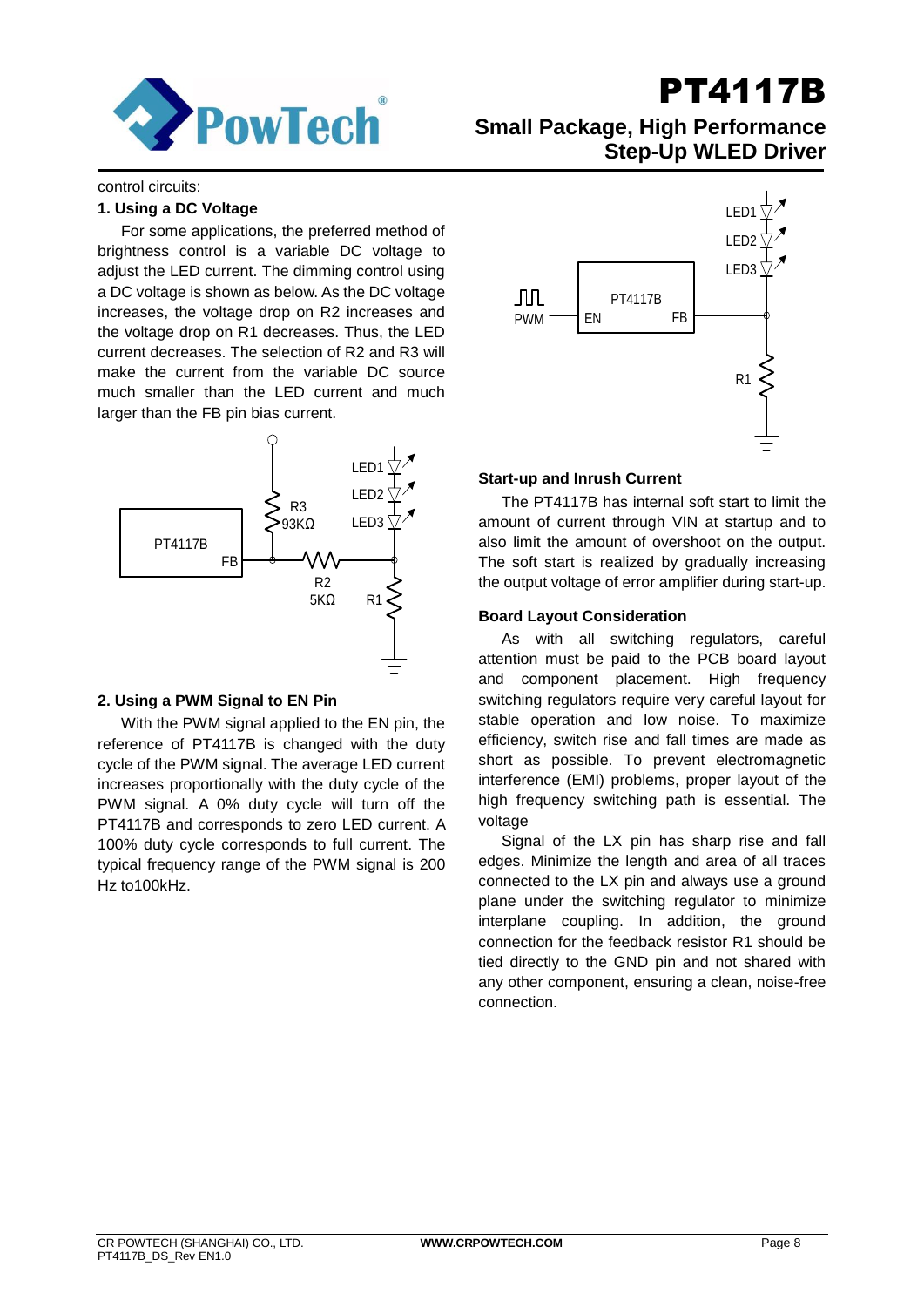

## PACKAGE INFORMATION

**SOT23-6**

c

 $\begin{picture}(120,115) \put(150,110){\line(1,0){15}} \put(150,110){\line(1,0){15}} \put(150,110){\line(1,0){15}} \put(150,110){\line(1,0){15}} \put(150,110){\line(1,0){15}} \put(150,110){\line(1,0){15}} \put(150,110){\line(1,0){15}} \put(150,110){\line(1,0){15}} \put(150,110){\line(1,0){15}} \put(150,110){\line(1,0){$ 



| <b>Symbol</b>         | <b>Millimeters</b> |             | <b>Inches</b> |             |  |
|-----------------------|--------------------|-------------|---------------|-------------|--|
|                       | Min                | <b>Max</b>  | Min           | Max         |  |
| A                     | ۰                  | 1.450       | ۰             | 0.057       |  |
| A1                    | 0.000              | 0.150       | 0.000         | 0.006       |  |
| A2                    | 0.900              | 1.300       | 0.035         | 0.051       |  |
| b                     | 0.300              | 0.500       | 0.012         | 0.020       |  |
| C                     | 0.080              | 0.220       | 0.003         | 0.009       |  |
| D                     | 2.820              | 3.020       | 0.111         | 0.119       |  |
| E                     | 1.500              | 1.700       | 0.059         | 0.067       |  |
| E1                    | 2.600              | 2.950       | 0.102         | 0.116       |  |
| e                     | 0.950TYP           |             | 0.037TYP      |             |  |
| e <sub>1</sub>        | 1.800              | 2.000       | 0.071         | 0.079       |  |
| L                     | 0.600REF           |             | 0.024REF      |             |  |
| L1                    | 0.300              | 0.600       | 0.012         | 0.024       |  |
| $\boldsymbol{\theta}$ | $0^{\circ}$        | $8^{\circ}$ | $0^{\circ}$   | $8^{\circ}$ |  |